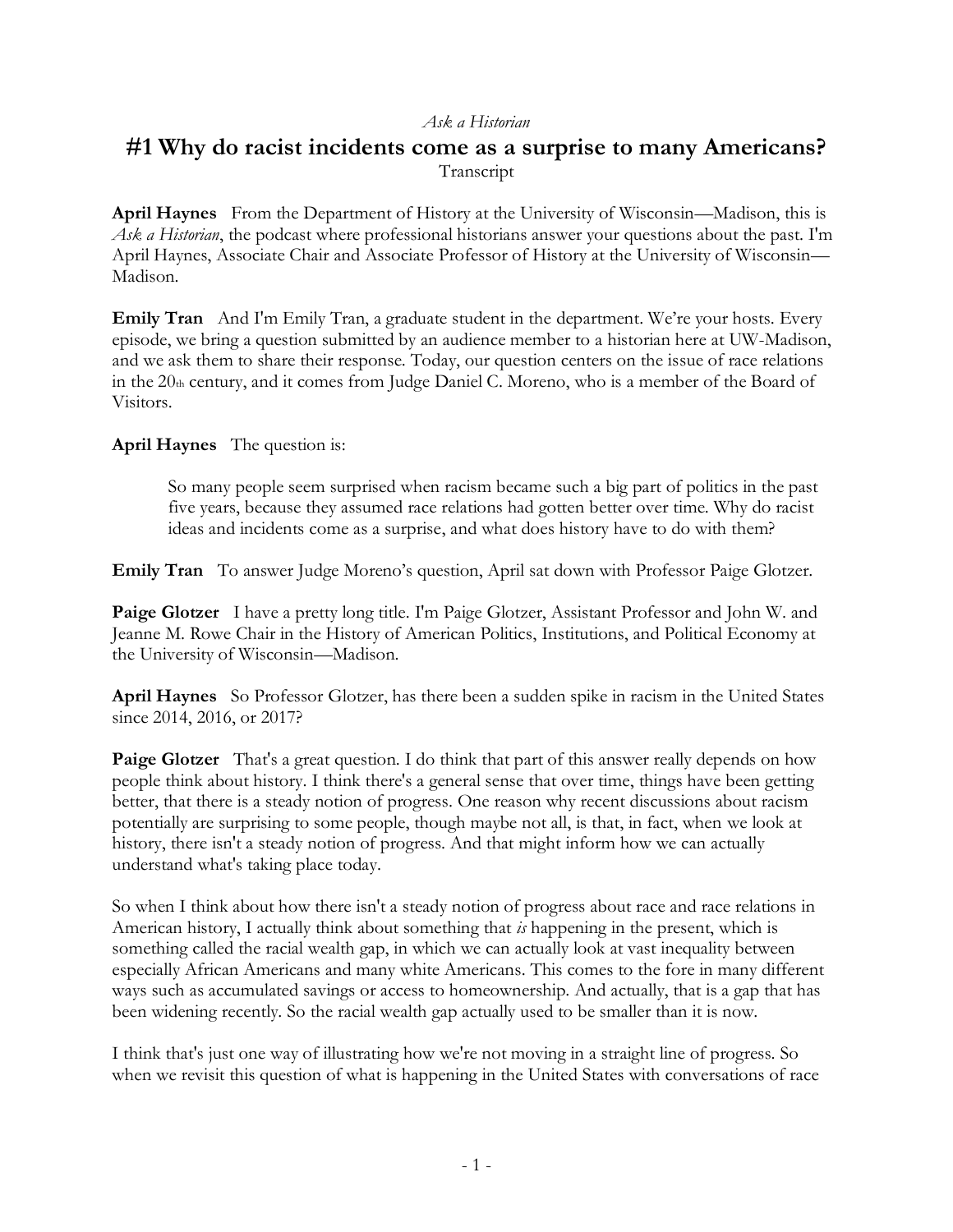and racism, we should keep in mind that we're actually dealing with something that's a little more complicated and doesn't always just get better.

That being said, in the past couple of years, there actually has been a spike by some measures in incidents of hate crimes, in incidents of racial violence, usually targeted against African Americans, though also many other groups, including immigrants, and including Muslim immigrants. So why might that be happening? And how can we put that in a historical context?

For many years, especially since the Civil Rights Act of the 1960s, there has been a kind of notion that legislatively, many of the most thorny and sort of demonstrable issues of racism such as Jim Crow segregation, were legislated away. And yet now, it seems like people are able to talk very explicitly about, about— well, in terms of hate. People who would potentially identify as white supremacist, political candidates who seek the support of white supremacists, are more openly talking in terms perhaps not heard in the mainstream since prior to the 1960s.

Does that mean that racism had actually gone away? I don't think so. And the racial wealth gap may be one way of getting at that. But I think that if we ask, "Well, what are the experiences of everyday Americans who face racism?" we can see that in fact, many issues of inequality have been there all along, percolating all along, such as issues of encountering police, segregation in schools, job discrimination, and lack of access to things like credit, and uneven mobility.

So, these are all issues where legislation has not solved the problem. And racism continues not only to exist but shape the power dynamics that essentially shape people's lives. So in the last couple of years, while discussion may have been more explicitly racist than perhaps people are familiar with, I would say that these issues have actually steadily been there all along, constantly shifting and changing, but always there.

**April Haynes** Thanks, Professor Glotzer. I'm curious to know more about the history of the racial wealth gap. How far back does it go? And how did it start?

**Paige Glotzer** There are different versions of this answer. And as a historian, there's always the question of how far do we want to go back in looking at these roots. I'll identify a couple of places that go back actually before the 20th century, because I think the legacies of certain things that happened in the  $19<sub>th</sub>$  century help us understand the racial wealth gap.

The first of these is what happened when enslavement ended after the Civil War. To understand essentially that story, it's important to look at the different laws created, especially by white Southerners, to try and actually recreate the conditions of slavery by any other name. Some of these included making it very difficult for newly emancipated African Americans to own property, to accumulate any type of money, to put money in a bank, or to get decent jobs.

In fact, there were a series of laws passed called Black Codes, in which former enslavers or slave owners try to actually channel African Americans into very low-paying jobs, where they would have no say at all about their labor conditions. So, this created the conditions of essentially massive inequality, that even though you had the end of slavery, you still had a lot of labor exploitation and a lot of discrimination that stopped African Americans from having equal opportunities.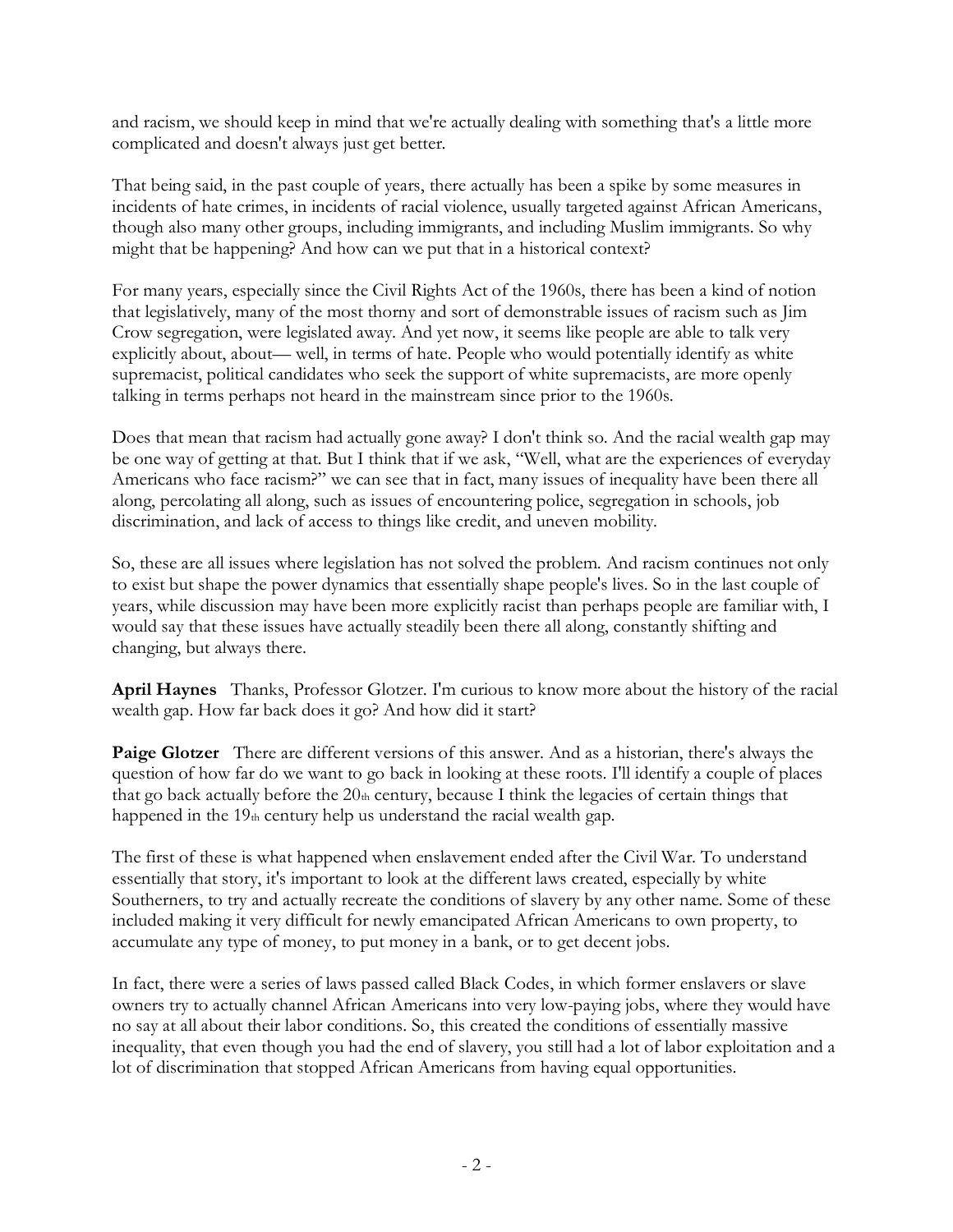Now, that was a long time ago. So why does that matter for today's racial wealth gap? That created a divergence in opportunity that only compounded over time with the rise of Jim Crow.

So, with the rise of Jim Crow, some of those Black Codes were essentially formalized in laws all over the country, making it, again, really difficult to accumulate wealth in the same ways that whites could, who were not restricted by this legislation.

I work on the history of housing segregation. And for me, there's actually one particular moment in the Jim Crow era, where you can really see the contours of today's racial wealth gap solidifying and that legislation has never been able to fully correct for. That happened during the Great Depression, and it was with something called redlining.

Redlining was one of the first *federal* housing policies in the United States. So, we're going from state and local laws, which informed Jim Crow, to something that was national. Redlining happened when the federal government tried to help certain homeowners during the Great Depression who are having trouble getting mortgages or potentially paying their mortgages. So, the federal government created maps of cities across the country, and they created criteria by which an area's property would have value.

Now, one of the main criteria was the race of people who live there. So, what they did was they actually solidified a notion that African Americans had property that was worth less than property owned by white people.

In the United States, housing is one of the main vehicles of wealth. So, if race was determining property value, that meant that, by federal legislation, African Americans would have less wealth in their homes—even if they managed to own homes—than other groups. That was then something that was passed down generationally. Wealth is passed down generationally. And again, property value made a big difference.

So even when do you had the landmark Civil Rights Act of the 1960s, and then you also had an end to many types of housing discrimination that were made illegal in the late 1960s, you still had these notions of value *completely* tied up with race. Housing also then impacts where you go to school, what types of jobs you can get, it impacts many different things. And so, you have essentially this web of inequality that could not be, again, legislated away.

Now, the Civil Rights Act did create a lot of different protections that actually helped to reduce the racial wealth gap temporarily. But some of those have actually been undone, such as voting protections recently. So, along with the Great Recession, you're starting to see that wealth gap increase again for the first time in several decades.

**April Haynes** That's a really powerful story and a really important one.

I'm thinking about the remark that you made earlier about how sometimes, we had legislative maneuvers that seemed to be addressing and even do temporarily address a serious structural issue. And then spikes in violence actually reveal that there are underlying attitudinal changes that haven't occurred, actually.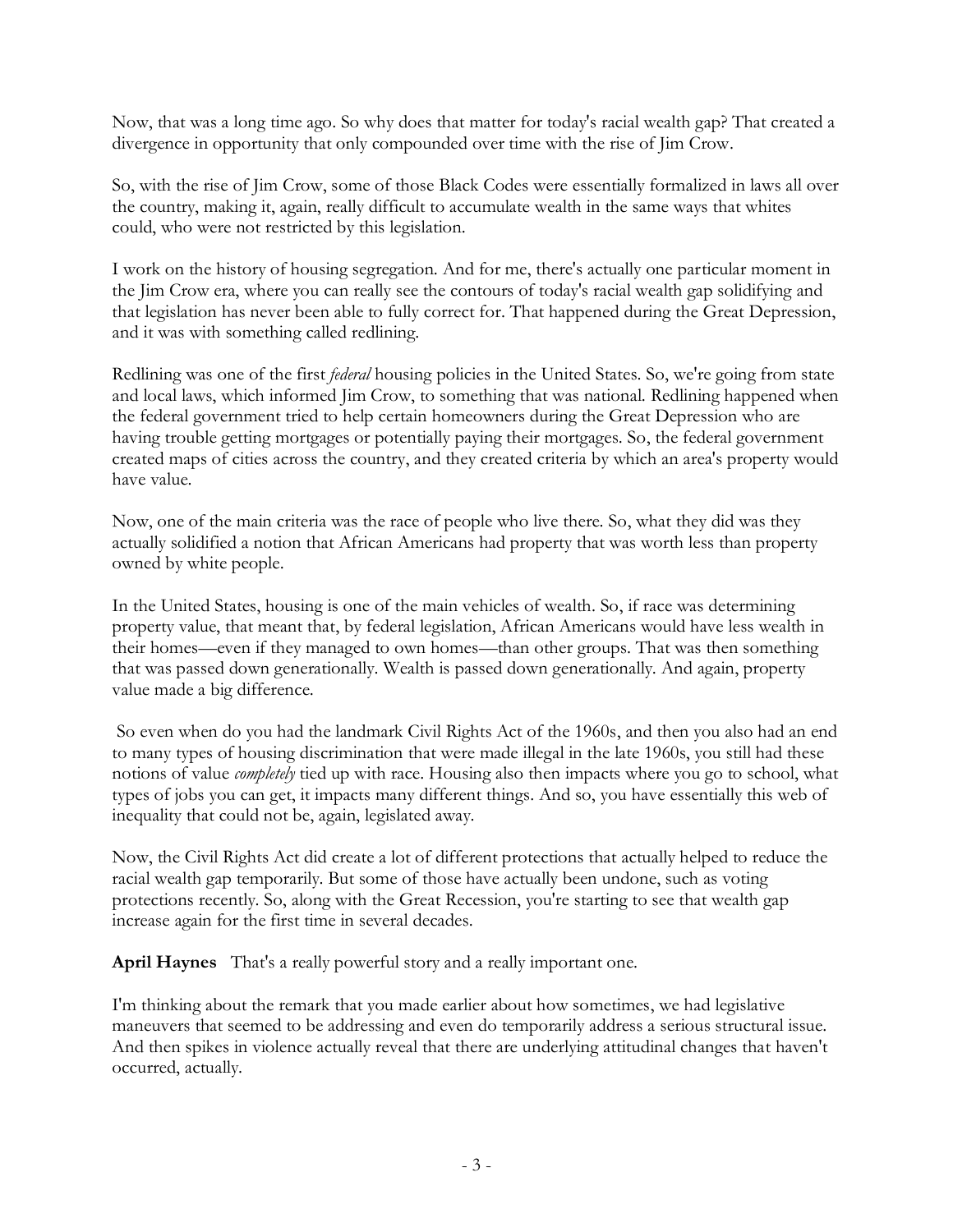So, can you tell us a little bit about that history going all the way back to the origins of this wealth gap? Was violence used to help produce inequalities in wealth? Or was it always policy?

**Paige Glotzer** Violence has been one of the main drivers of enforcing different types of what are called structural inequalities. This may be policy, but it may be something like how laws are enforced, it might be about where people could live, it could be potentially where schools would be sited, or what businesses people could operate and where. So, violence has actually been an inseparable part of the American essentially racial experience.

Generally, racial violence is one of the main drivers of disempowering people, especially African Americans. If we go back to Reconstruction and some of the Black Codes that I mentioned earlier, one of the ways they were enforced was through the threat of lynching: so, the idea that if an African American potentially tried to exercise political power, or tried to advance somehow socially, that they were in violation of some type of social norm, and they would potentially be met with violence, potentially death. And so, the Black Codes and violence went hand in hand in trying to again recreate a social order that existed before the Civil War.

And I think it's really important to highlight, since we're talking about the wealth gap, the economic imperatives of lynching. Perhaps the most vivid images of lynching are of hangings. But lynching actually took forms of collective violence against African American wealth and African Americans who were successful.

I think if we look at one of the major examples that's actually been in the media recently with the *Watchmen* TV show is the burning of Tulsa in the early 1920s, where a very, very prosperous Black business district in Tulsa, Oklahoma, was targeted systematically for destruction, and it included help from federal authorities from local police in a way that was essentially enacting violence against Black wealth.

So, lynching was not necessarily an *ad hoc* mob action against one little incident here or there. But it was actually, over time, a pattern of directed violence against Black prosperity that then worked in concert with various laws. And in fact, throughout much of the early 20th century, it would be common to find lawmakers being part of the Ku Klux Klan: sheriffs, mayors, congresspeople. And so, they're really intertwined.

**April Haynes** One thing I was thinking about when you were talking about the sort of recent history and the context of the late  $20<sub>th</sub>$  and early  $21<sub>st</sub>$  century was part of this story about this recent spike is that it's in part embedded in a backlash against the Obama presidency. And I just wonder if you can speak to other periods in history where we can measure spikes in racist or hate crime events after political change, like the one that we saw in 2008.

**Paige Glotzer** That's a great question. And I think there are a couple of different processes at work there. But I do think that, again, returning to Reconstruction, because I think, of all the different periods, there's a lot of parallels between Reconstruction and today. In fact, I think certain scholars and commentators have called the period we're living in now the Second Reconstruction.

One of the reasons why is that, right after the Civil War, there was actually unprecedented opportunity for Black political power, formal Black political power. So, for the very first time in American history, in the 1860s, you actually had Black congressmen, senators, mayors. That was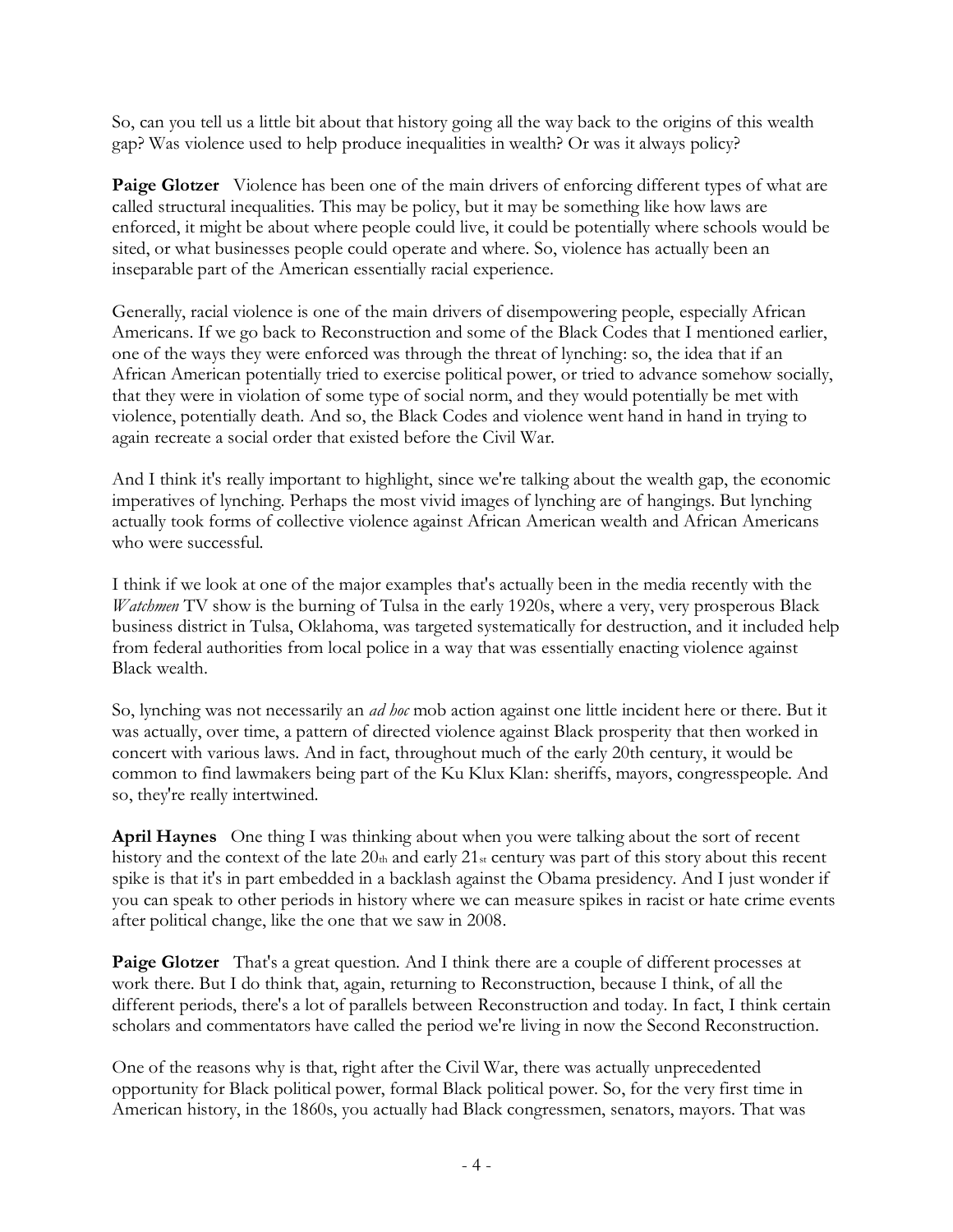actually one of the reasons for that backlash, if you will, that I've discussed in terms of white Southerners, though not exclusively white Southerners. Jim Crow was also in northern and western phenomenon, it just looked a little different. But that's important to emphasize.

But part of the violence and part of the cracking down of Reconstruction that I mentioned, was because of fear of what Black political power would mean for the white status quo. So, this idea of a social order being potentially disrupted, that needed to be restored through violence, and through essentially any attempt to disempower African Americans who are primarily the ones voting in people who are now serving in office for the first time.

So, to bring that to a parallel to Obama. Obama is very much considered the end the racism by certain white people saying, "Now there's a Black president, therefore racism is solved. We did it," regardless of looking at potentially the huge difficulties Obama faced it getting elected, which were very much racially inflected. For instance, President Trump, before he was president, leading a drive to search for Obama's birth certificate. Those types of opposition are racially specific, meaning that a white candidate, even if they had potentially endorsed all the same policies as Obama, would not have faced those particular forms of criticism or opposition. So, I think that's something to keep in mind.

But I do think that if we're going to look at backlash, one thing that we're seeing is the end of something called colorblindness. After the 1960s, it became less acceptable in mainstream politics to talk explicitly about racial disparity. Some of the most ardent racists, such as Wallace—George Wallace—would actually formally shore up their political position by talking about how white people were superior to Black people, including stopping small Black children from going to school.

As that became less politically acceptable, different forms of talking about race and racism—and different forms of racism, I should say—took what was called a colorblind approach to discourse. So, for instance, people started talking not about how Black people affected property values, but about where are the good schools?

That doesn't mean that those older currents went away. But I think that colorblindness came to dominate mainstream politics in such a way that it masked the extent to which racism continued to function in a *huge* way up to Obama's presidency, and then after Obama's presidency. One potential product of the Obama presidency is that it showed the cracks in sort of how far colorblindness could go as being a mask for talks of racism.

So, what we have now after Obama is, I think, a constituency of Americans who feel much more emboldened to be much more explicit about white supremacist views. But an interesting legacy of colorblindness is people still find it offensive to be called a racist. So, it's become an insult rather than characterization of what people are doing.

**April Haynes** I wonder if we were to broaden out this conversation, because you originally sort of began with the acknowledgement that a lot of the racial conflict has, in fact, involved people who are non-Black people of color, so, immigrant communities. How do their experience fit into the racial wealth gap?

**Paige Glotzer** The racial wealth gap doesn't just affect African Americans. It's important to see the way that the racial wealth gap affects actually a whole range of different groups, albeit differently.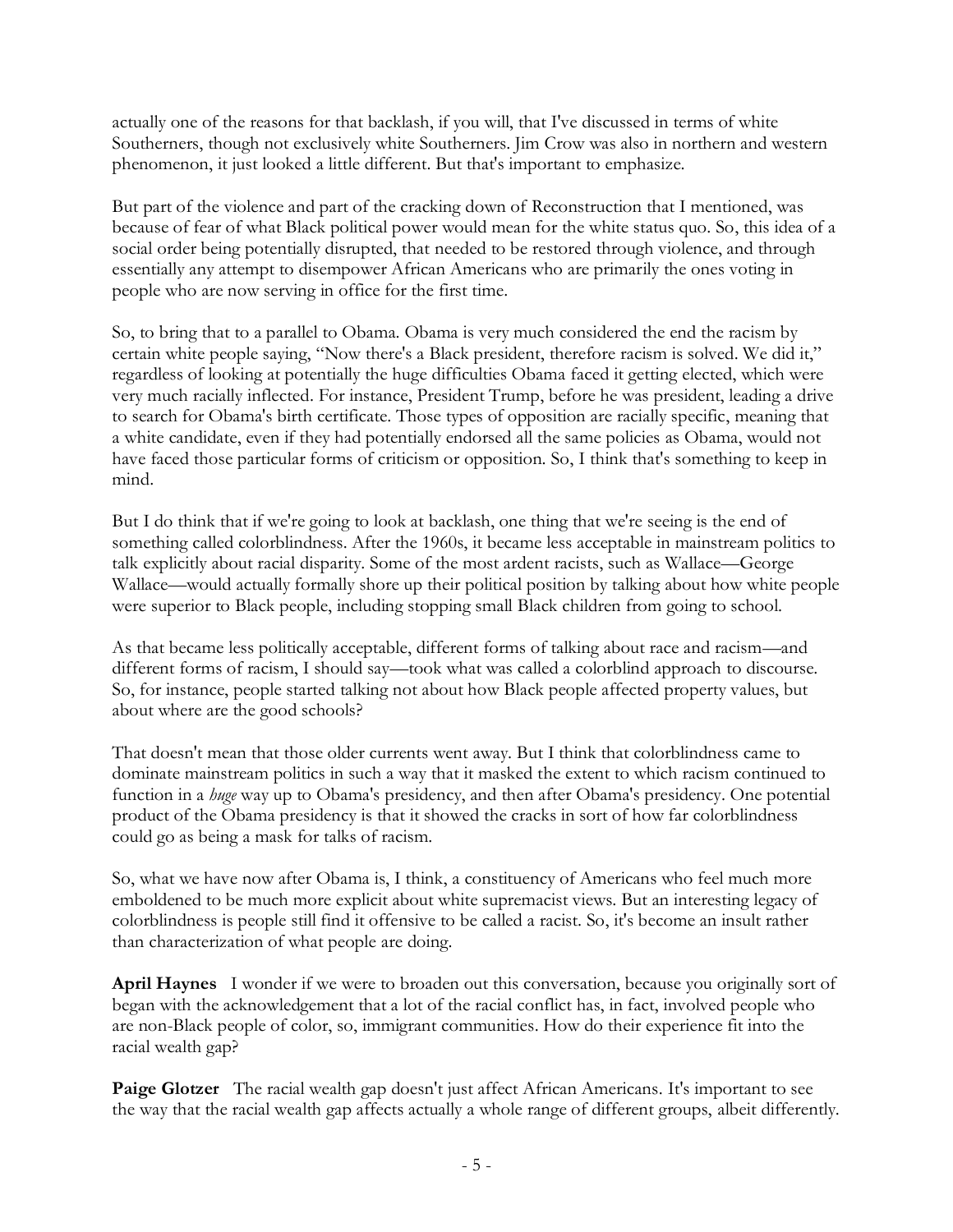One way that we can see this is with people who identify as Latinx, who also face barriers to accumulating and passing on wealth that has its own history that's intertwined with anti-Black racism, but also comes from a bit of a separate history relating to immigration policy, related to questions of border patrol, and are geographically sometimes a bit different.

So, if you look at the numbers, by far African Americans have essentially lost out the most in the racial wealth gap, but the Latinos wealth gap is still substantial. And I should also note these things cut across gender lines as well. Because there are different layers and different types of discrimination that work together, this means that even though we're talking about racial groups, if you look at say, African American *women*, or Latinx *women*, you're going to even see a bigger gap versus white people of any gender than you would if you, say, look at African Americans as a whole, or people who identified Latinos as a whole.

That indicates that the racial wealth gap is about so many more factors than simply owning a house. But we can also look at how wealth is tied into so many opportunities in daily life that not everyone gets equally.

**April Haynes** I also wonder if you could speak a little bit to the question of how political economy and class affect white expressions of racism. So, there's part of this narrative that it's working class white people who embody American racism. Can you speak to the history of that idea? And do you have any evidence that that is or is not the case?

**Paige Glotzer** There is a class history here and a history of geography that changes the narrative that folks who most support white supremacists or who are white supremacist themselves are potentially poor white people in rural areas. That's simply not what the numbers show. And I think that that's a good reason to think about how housing segregation may have also created our current political landscape.

Access to the suburbs in the  $20<sub>th</sub>$  century has been one of the main drivers of wealth, but there is also a way in which access to the suburbs depends on maintaining segregation. And whether or not suburbanites will potentially know that history, I think there are different ways in which race matters in how suburbs are still successful. I mentioned schools, for instance. Tax bases is another one.

So, there's essentially, amongst many suburbanites, an anti-urban basis where many suburbanites say, "I don't want to support poor people with my taxes." Political candidates, especially over the last 30 years, have tried to equate cities with minorities. And where you see that constituency that most believes that and then votes according to that rhetoric is suburbanites.

In addition, I think that the suburbs, the American suburbs, have this aspirational quality that also is really important for understanding why certain candidates may be appealing. Suburbs seem to represent upward mobility, meaning that someone who lives in the suburbs may fully believe that they are there by their own effort. They pulled themselves up by their bootstraps, and any success that they've had has not been due to federal policy or anything, even though if they look around, they're going to see a very segregated space.

That set of factors—of emphasizing individual success, of being anti-tax and public services, of essentially seeing how racial segregation has somehow led to seemingly a nice space—are all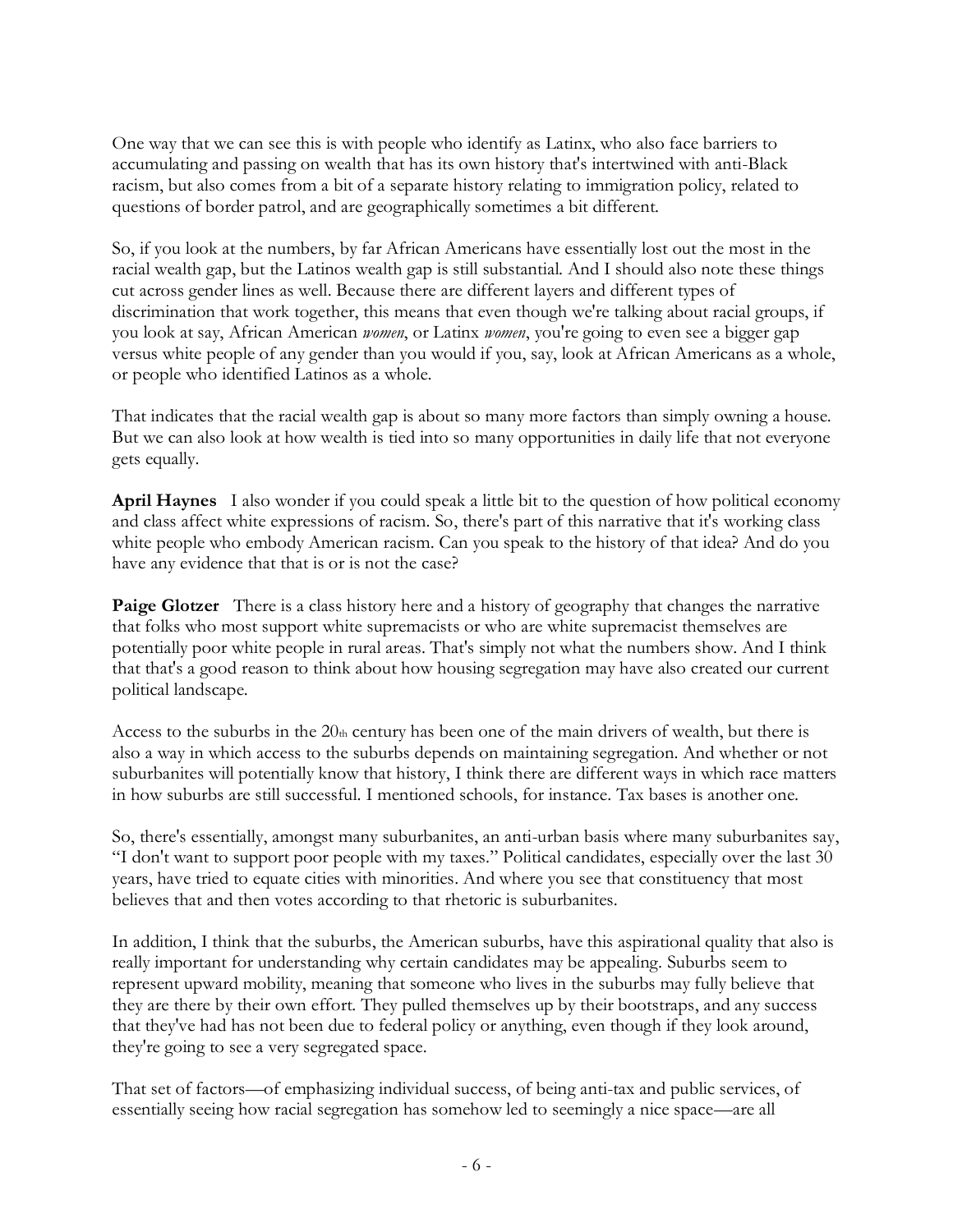indicators that potentially candidates who espouse rhetoric of small government, for instance, or racist policies, for instance, may be more appealing. That's not to put a blanket statement on suburbanites being racist or suburbanites all being white. But I do think that there is a longer history there of moving to the suburbs and living in the suburbs as indicators that perhaps people who are willing to embrace more conservative rhetoric, especially since the 1970s

**April Haynes** So, how did we get this idea that it's really the rural white poor who are the icons of American racism? How far back do you think that goes? What's the history there?

**Paige Glotzer** I think there might be multiple origin points to that. But there is a long history of wealthy politicians trying to essentially split people across class lines by talking about race.

I think that you see a concerted effort amongst certain wealthier politicians and also wealthier donors to try and paint rural America as potentially backwards, because they're not necessarily a constituency that's going to hold a lot of power. There are moments in American history where this has been politically expedient to write off the organizing capacity of rural Americans or the progressive tendencies of certain rural Americans. And I think those all come at moments of political realignment and rupture.

So, for instance, Wisconsin—including rural Wisconsin—was at the forefront of the Progressive Era. However, after deindustrialization happened, it was easier for— in the 1960s, 1970s, it was much easier for politicians to, rather than try to be held accountable for changing economic conditions in rural America, to try and play up issues of race and racism. But then, essentially, that got written into a narrative where rural Americans are poor and racist.

What I think you see instead in a lot of rural America is a *huge* multiplicity of political values. I don't think that organizational capacity has gone away. I think that it's actually quite important to see progressive political organizing, union organizing, anti-racist organizing that goes on throughout the country, far away from cities. Those are voices that are potentially going to be important counterpoints, not only to this narrative, but to the political future of rural America itself.

**April Haynes** One thing that struck me about your answer was the word *backwards* and just in light of the original question that started the whole conversation, the idea that things have been moving forward over time. And suddenly there's an eruption of violence or explicit hate speech, and this is a surprise.

I guess I just wonder, who does it surprise if there's this group that has been thought of as constantly holding steady as the racist other? There's this kind of group in this narrative that isn't moving forward, that's always there as the kind of symbolic repository of racist attitudes, and that's rural or poor white people. And then there's everybody else who apparently is surprised when there are flare-ups. So, I guess I just want to talk about the temporal quality of this.

**Paige Glotzer** Yeah, it does seem to flatten the many lived experiences Americans have. I think that's a great moment to think, "Well, perhaps we should pause and see: is that something that's actually— does it hold water?" And I mean, I think the answer is "no."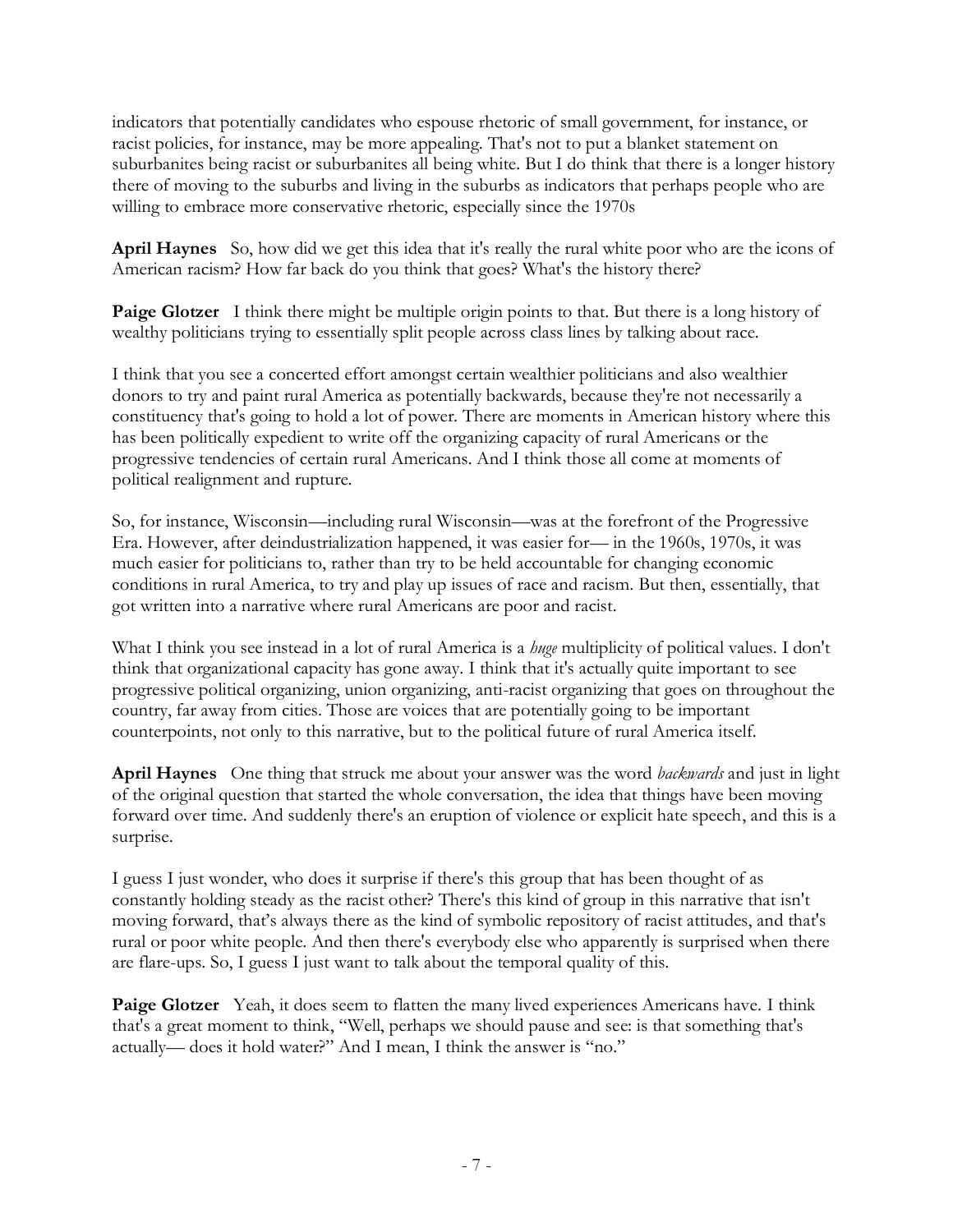It's almost like a fiction to think that we can potentially flatten large chunks of the American public into particular political boxes. I don't think it's easy to place people in particular political boxes, regardless of race, or gender, or geography.

But this question of *who*. Who might hold certain views? Who might we expect to hold certain views? Why are people surprised? Who is surprised? These are all very important questions to ask, I think in a self-reflective way. Because if a person truly is surprised, perhaps they might need to sit with the discomfort that comes from the idea that some of their fellow Americans would actually think this is business as usual. Not surprising. So, why perhaps, is there such a disconnect between different segments of the population, that we actually get these hugely different views over racism or racial discourse being surprising to people.

In some of the places that I studied my research (segregated suburbs), regardless of the political views of suburbanites, a white suburbanite in some of these places, they potentially feel disconnected from some of the issues that maybe an African American a mile away would feel.

In the case of Baltimore, which is the city that I do a lot of my research on, this is actually a problem for trying to organize people for change. So, one thing to perhaps consider is, if people are truly surprised by what seems like a sudden outburst of racism, how can they potentially talk to other people or think about the experiences of people who may live very close to them, who would actually be different enough to say, "No, I've experienced racism my whole life," or "This is something that I've heard people say to me, you know, just on the streets."

So, I think that disconnect is what leads to surprise. And I think it takes a certain type of proactive effort on surprised people to maybe see how there are actually different experiences that have been out there all along.

**April Haynes** Can you think any historical sources that you've uncovered in your own research in which people who experience racism in a continuous way have tried to communicate that to a white public?

**Paige Glotzer** Unfortunately, it seems like a constant uphill battle for, essentially, groups whether they are groups that are perhaps well known, like the NAACP [National Association for the Advancement of Colored People], or even say, the Congressional Black Caucus—let's go with really well-known and groups that are even part of the political establishment.

The act of constantly having to explain and re-explain and justify why racism exists and why it's a problem takes up a lot of air in a conversation. And I think that it actually inspires certain anxieties amongst activists in those organizations that, maybe, this isn't the best way to build solidarity.

If, for decades and decades or even centuries, people have been trying to share their own experiences about racism for a more privileged or powerful audience, and they're still getting surprise— I think there's something there where people aren't listening or not caring or perhaps are able to turn the other way, because it doesn't affect them as white Americans, perhaps in the same way.

I think this is what leads to really different kinds of wonderfully robust Black intellectual history of different attitudes about how to organize and an anti-racist way with white allies, or try to say, "You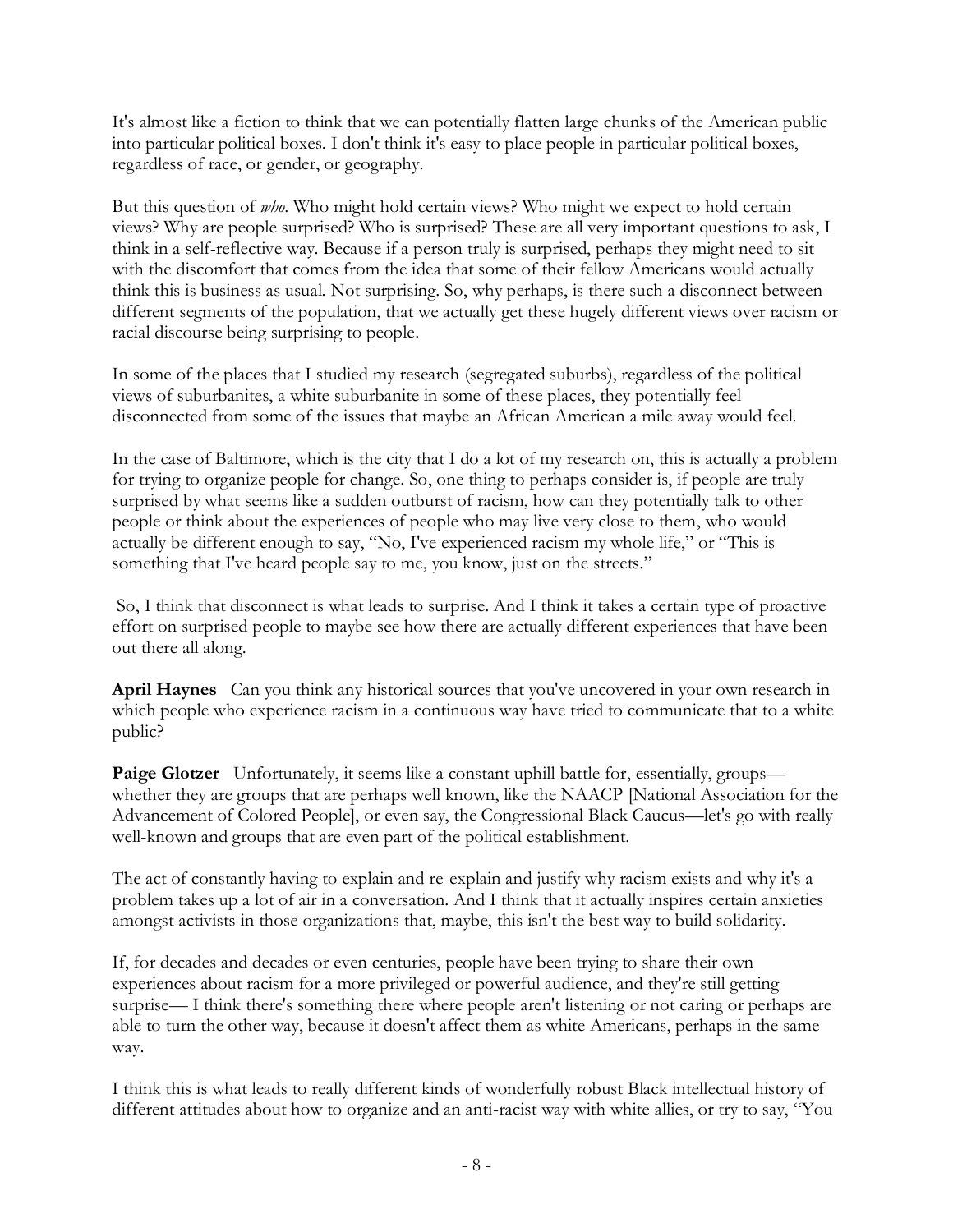know what? We know what's going on, we understand our lived experiences. Perhaps there are alternate forms of political organizing we need to do because people may not care."

I think this is actually exactly at the heart of why you see a huge range of political strategies that community organizers, major groups, and politicians and political activists have tried to use to potentially make change.

**April Haynes** Can you think of any sources in your that listeners interested in this subject could consult?

Paige Glotzer Yes, there's actually a couple of sets of documents that I've studied. For instance, one's called restrictive covenants. These are a set of legal restrictions that can be attached to the deed of a house. So, any property owner is bound by the rules set in the covenant.

Now, even if people have heard of restrictive covenants, sometimes the actual language of racial restrictions is shocking to people in how explicit and thorough it could be. So, the idea that housing segregation exists doesn't surprise people, but when they see the actual wording that was used in order to do the segregating, that can be a shock.

That language was then picked up by city governments, by federal governments, by realtors. Even though it seems like a shocking anomaly, actually, this explicit language is very much what informs all sorts of other developments in housing segregation, even when you can't necessarily see the same language as clearly right there in a document.

And that's actually one of the ways in my research that I connect what housing developers have done throughout the late  $19<sub>th</sub>$  and early  $20<sub>th</sub>$  century to federal housing policy in the 1940s. I actually argue that the legacy of those policies is still very much alive and well, because that very language that was set out by developers in restrictive covenants in the 1890s is actually still something you find traces of in legislation today, in homeowners agreements today, and also in assessors who assign value to property. You still see it.

I think that that shock value becomes, again, surprise, if we're going to use that term, at just how pervasive and how enduring housing segregation can be.

**April Haynes** Wow, thanks so much for sharing your knowledge with us. Professor Glotzer, I understand that you have a new book coming out soon. Can you tell us a little bit about that book?

**Paige Glotzer** I can. It's called *How the Suburbs Were Segregated: Developers and the Business of Exclusionary Housing*. It's going to actually be published this spring, potentially around May. And in it, I trace how suburban housing developers experimented with segregation in ways that then became enduring federal policies. I look at the people, the money and the geography that gave us a segregated American landscape.

**April Haynes** Great. I want to ask you one final question. Why do you love history?

**Paige Glotzer** I think history provides the best possible toolset for understanding the present. I love looking around and going, "Why are things the way they are?" Oftentimes, by digging deep into history—actually, sometimes not even so deep, just by scratching the *surface* of history—we can not